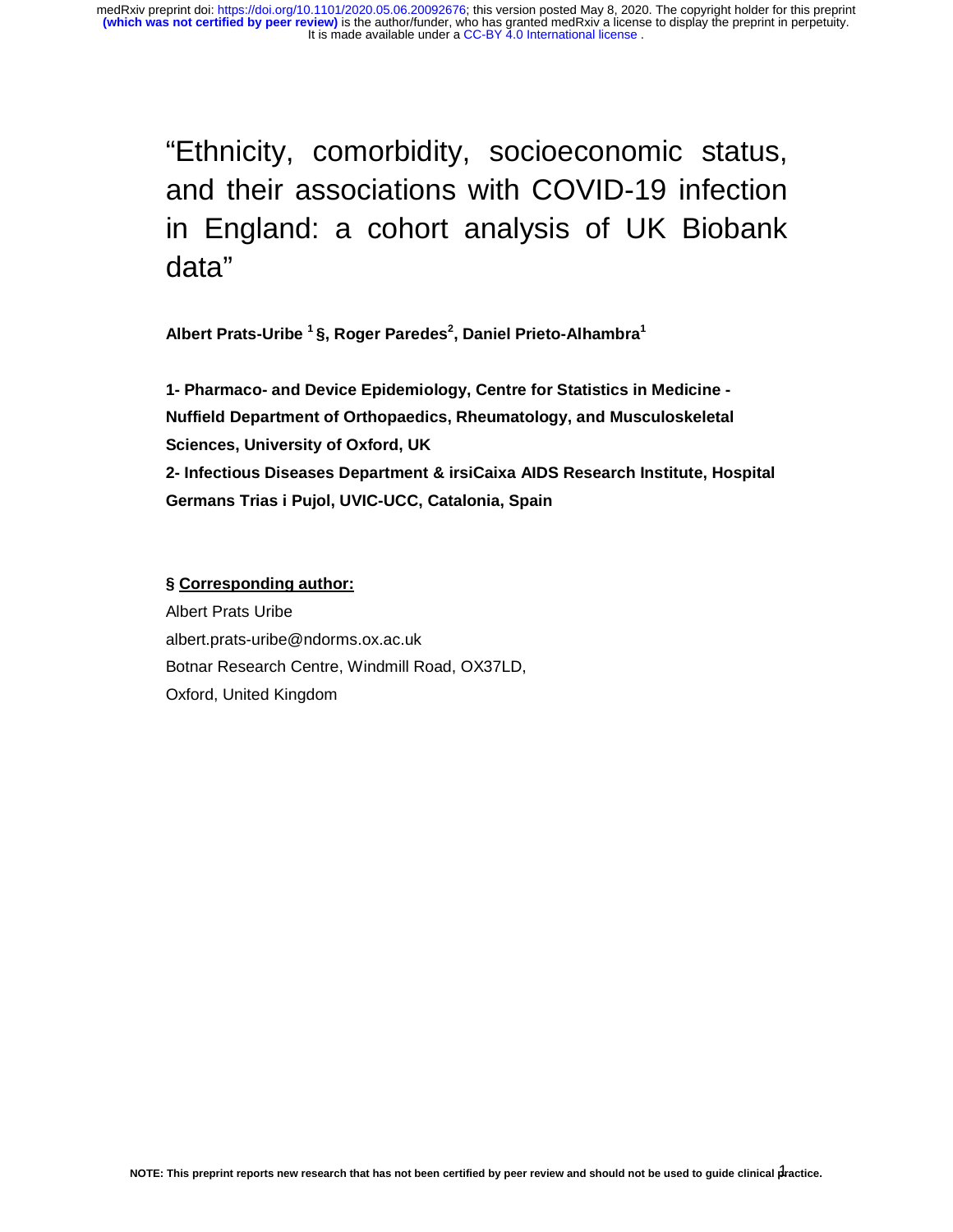# Abstract

**Objectives:** Recent data suggest higher COVID-19 rates and severity in Black, Asian, and minority ethnic (BAME) communities. The mechanisms underlying such associations remain unclear. We aimed to study the association between ethnicity and risk of COVID-19 infection and disentangle any correlation with socioeconomic deprivation or previous comorbidity.

**Design:** Prospective cohort.

**Setting:** UK Biobank linked to Hospital Episode Statistics (HES) and COVID-19 tests until 14 April 2020.

**Participants:** UK Biobank participants from England, excluding drop-outs and deaths. **Main measures:** COVID-19 infection based on a positive PCR test. Ethnicity was selfreported and classified using Office of National Statistics groups. Socioeconomic status was based on index of multiple deprivation quintiles. Comorbidities were self-reported and completed from HES.

**Analyses:** Multivariable Poisson analysis to estimate incidence rate ratios of COVID-19 infection according to ethnicity, adjusted for socioeconomic status, alcohol drinking, smoking, body mass index, age, sex, and comorbidity.

**Results:** 415,582 participants were included, with 1,416 tested and 651 positive for COVID-19. The incidence of COVID-19 was 0.61% (95% CI: 0.46%-0.82%) in Black/Black British participants, 0.32% (0.19%-0.56%) in 'other' ethnicities, 0.32% (0.23%-0.47%) in Asian/Asian British, 0.30% (0.11%-0.80%) in Chinese, 0.16% (0.06%-0.41%) in mixed, and 0.14% (0.13%-0.15%) in White. Compared with White participants, Black/Black British participants had an adjusted relative risk (RR) of 3.30 (2.39-4.55), Chinese participants 3.00 (1.11-8.06), Asian/Asian British participants 2.04 (1.36-3.07), 'other' ethnicities 1.93 (1.08-3.45), and mixed ethnicities 1.07 (0.40-2.86). Socioeconomic status (adjusted RR 1.93 (1.51-2.46) for the most deprived), obesity (adjusted RR 1.04 (1.02-1.05) per kg/m2) and comorbid hypertension, chronic obstructive pulmonary disease, asthma, and specific renal diseases were also associated with increased risk of COVID-19.

**Conclusions:** COVID-19 rates in the UK are higher in BAME communities, those living in deprived areas, obese patients, and patients with previous comorbidity. Public health strategies are needed to reduce COVID-19 infections among the most susceptible groups.

**Key words:** COVID-19, SARS-CoV-2,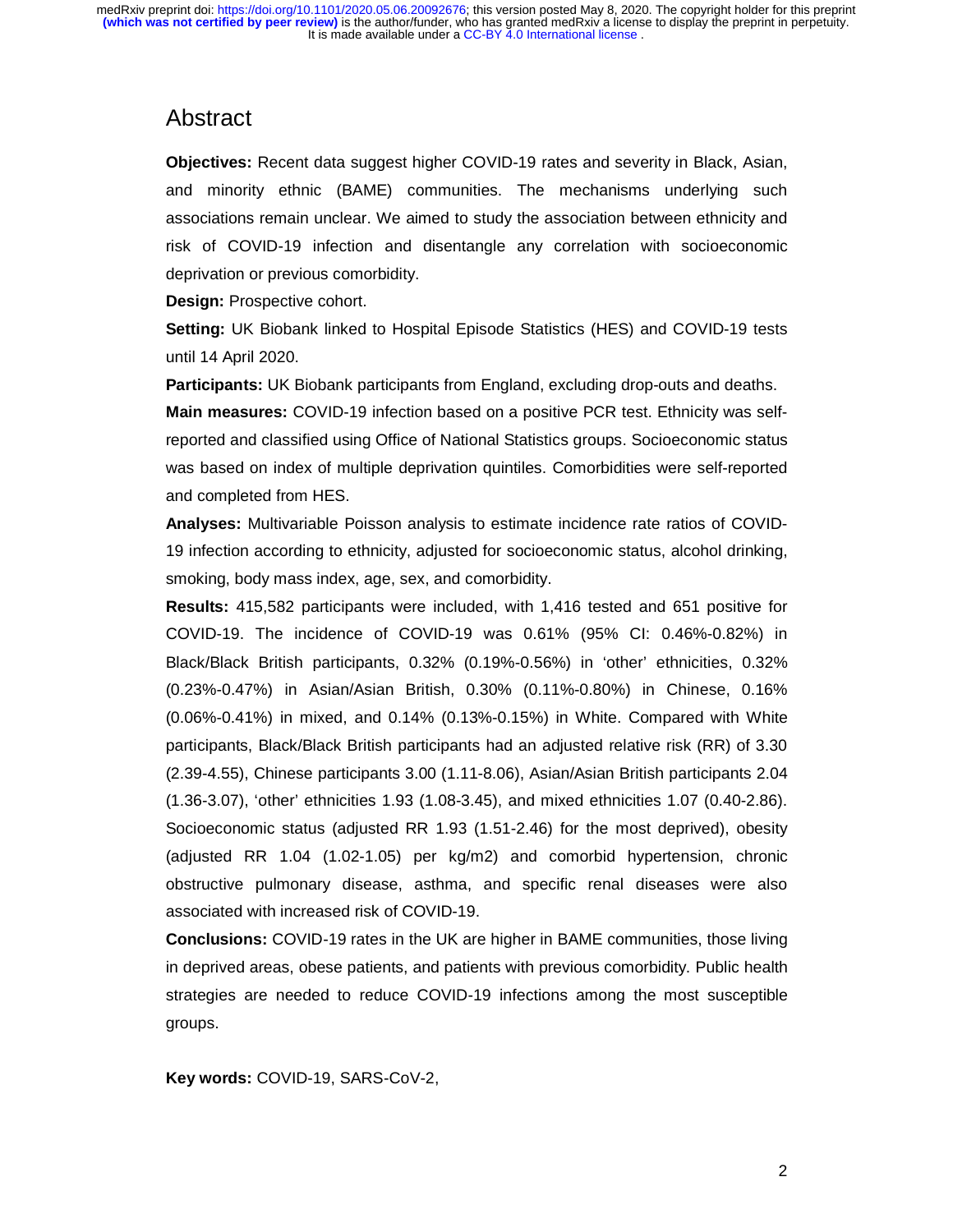# **Background**

By the end of 22 April 2020, illness caused by SARS-CoV-2 infection, also known as COVID-19, had been diagnosed in 133,495 people and killed 18,100 people in the United Kingdom (UK). As the virus spreads nationally and internationally, data continue to arise on subpopulations most at risk of contracting this disease and developing its severest forms. Weekly data from the UK Office for National Statistics (ONS) [1] suggest that COVID-19 was responsible for 6,213 deaths in England and Wales in the week ending 10 April 2020, equivalent to 33.6% of all deaths observed. Although almost 40% of the casualties were patients aged 75 to 84 years old, there is increasing evidence of life-threatening forms of COVID-19 in younger age groups. Almost 5% of COVID-19-related ICU admissions in Italy have been under 40 years old, and another 36% have been 40 to 60 years old. Overall, 82% of these patients have been men. [2]

Concerns have been raised recently that Black, Asian, and minority ethnic (BAME) communities in the UK might be at higher risk of COVID-19 mortality, including BAME healthcare professionals. [3] There is, however, a scarcity of data on whether this excess mortality is related to higher susceptibility to infection, higher risk of lethal forms of the disease, or poorer prognosis. Emerging data from seroprevalence studies [4] and US hospital electronic medical records [5] do not support these hypotheses, suggesting geographic heterogeneity.

Preliminary data also suggest a higher rate of infections in low-income households [6] and greater severity and rates of complications and death in older people, men, and people with specific comorbidities, such as hypertension.[7–9] Understanding the association between socioeconomic deprivation and the risk of COVID-19 infection is key to devising targeted, efficient interventions to limit its transmission in the community.

We obtained data from the UK Biobank, a large UK cohort, to unravel the associations between ethnicity, socioeconomic status, and the risk of COVID-19 infection.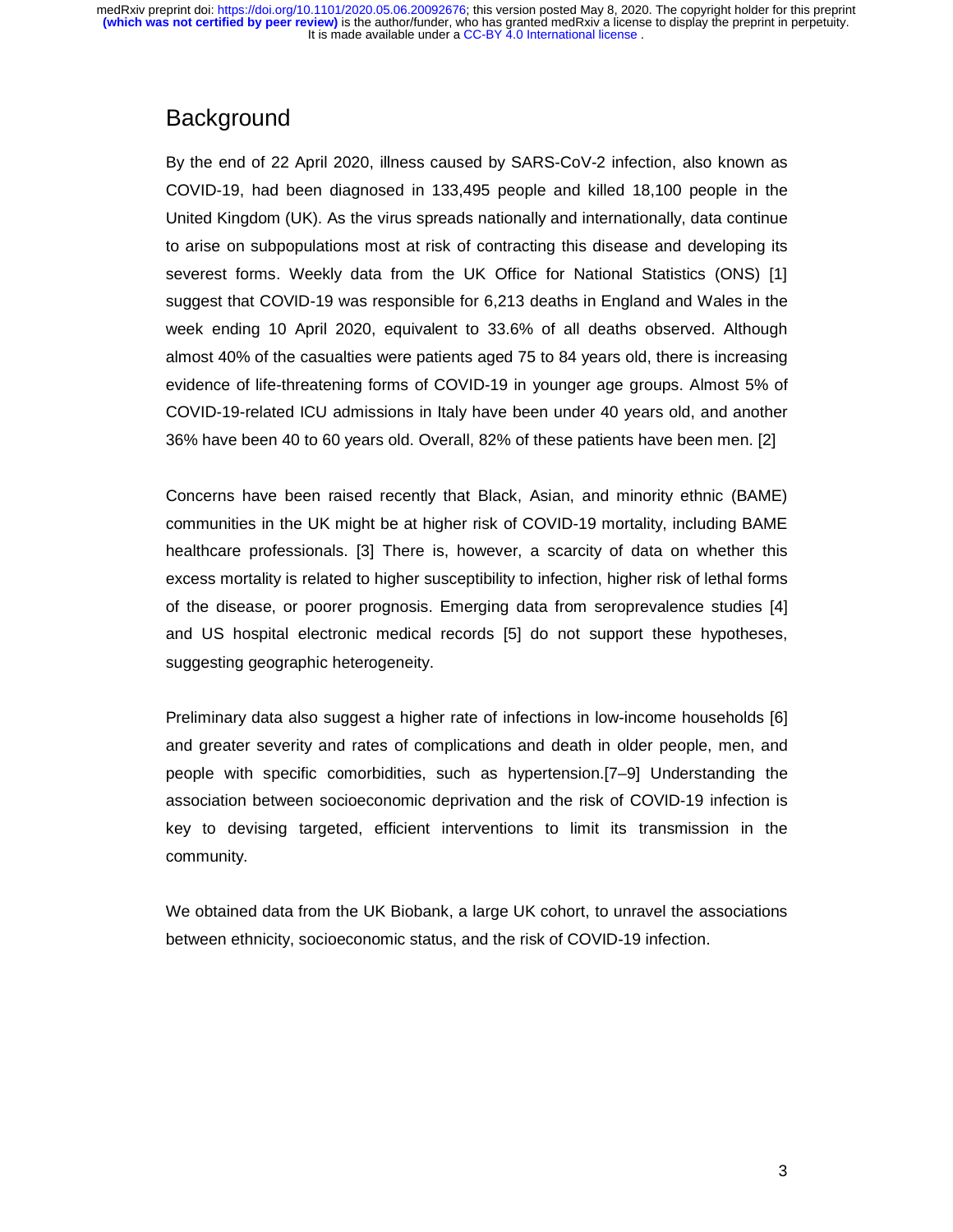# **Methods**

# **Study design and setting**

We used a prospective cohort study. All participants who were registered in UK Biobank [10] and living in February 2018 and who had not withdrawn permission to use their data by 7 February 2020 were included. Those residing in Scotland, Wales, or Northern Ireland were excluded as test data were only available for England.

The UK Biobank study recruited more than 500,000 participants from 37 to 73 years old through postal invitation to those who are registered with the UK National Health Service, living in England, Scotland, and Wales. Demographics, lifestyle, disease history, and physiological measurements were collected via questionnaires, physical measurements and interviews in baseline assessments (2006-10). [10,11] Participants gave informed consent for data linkage to medical records. The participants tend to be healthier than the general UK population. [12]

Participants were followed-up using COVID-19 test data from 16 March 2020 to 14 April 2020. Data was linked to COVID-19 tests (see Study Outcome) and hospital inpatient data from Hospital Episode Statistics (HES).

## **Study outcome**

The main outcome was SARS-CoV-2 infection based on a PCR test. This information was retrieved from UK Biobank linkage to Public Health England COVID-19 test data. We obtained data on who was tested, test results, and whether the test sample was taken in an inpatient setting. Patients were considered positive if one or more of the tests performed were positive for SARS-CoV-2. Participants were considered inpatients if one of their samples was marked as from an inpatient setting.

## **Exposures and measurements**

The main exposure variable was self-reported ethnicity, collected during the participant's UK Biobank recruitment visit using a touch-screen questionnaire. This information was classified using Office of National Statistics groups into Asian/Asian British, Black/Black British, Chinese, mixed, White, and other groups. "Prefer not to answer" and "Don't know" responses were grouped together.

Socioeconomic status was based on the index of multiple deprivation (IMD) collected at recruitment into the UK Biobank. IMD England 2010 index, rank, and deciles were used to stratify participants into IMD quintiles.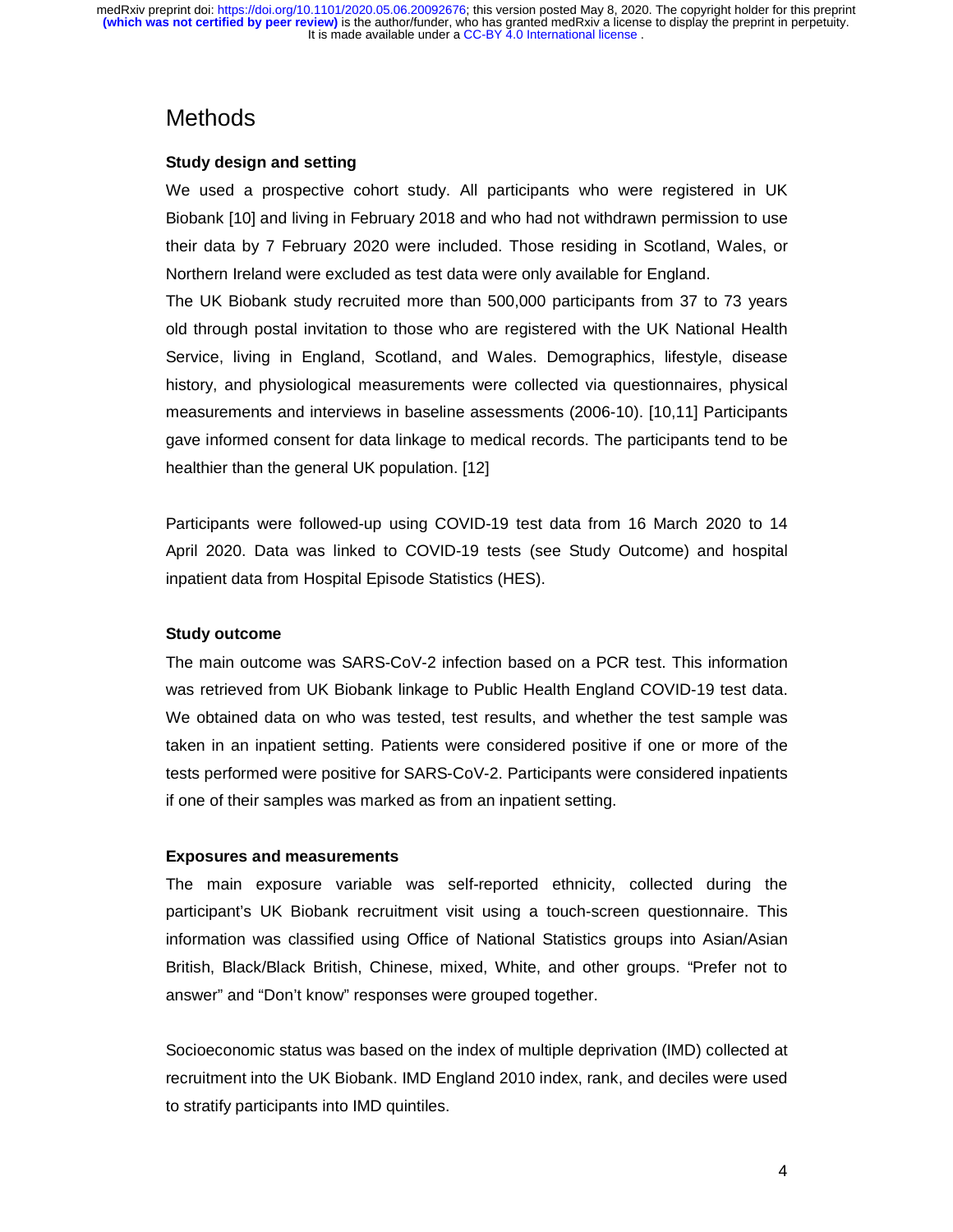Sex and year of birth were acquired from the National Health Service Central Register (NHSCR) at recruitment, but in some cases were updated by the participant. BMI was calculated by the UK Biobank using physical measurements collected at the recruitment visit. Alcohol drinking and smoking were self-reported during the same appointment.

Where information on ethnicity, IMD, sex, year of birth, BMI, alcohol use, or smoking were missing at baseline, information collected at the further 3 visits was used to maximise completeness.

We selected the comorbidities that are most likely to be risk factors for COVID-19 based on previous literature [13,14] and assessed them using pre-specified ICD-10 codes from linked HES data from the end of March 1992 to the end of March 2017. We included hypertensive disease (I10-I15), diabetes mellitus (E10-E14), ischaemic heart diseases (I20-I25), other forms of heart disease including hearth failure (I30-I52), chronic lower respiratory diseases including COPD and asthma (J40-J47), and renal failure (N17-N19).

This research was conducted using the UK Biobank Resource under Application Number 46228. Although the original application was unrelated to COVID-19 work, an exception was made to allow these linked data to be used for COVID-19 research without further applications, to maximise the speed of the proposed study [15].

#### **Statistical analysis**

We calculated the proportion or mean and standard deviation of each exposure variable for the population as a whole and stratified by test status (not tested, tested, and tested positive). We computed cumulative incidence of testing and positive tests for each ethnic background group and IMD quintile. We fitted a multivariable Poisson model to estimate the risk ratios of SARS-CoV-2 infection according to ethnicity, socioeconomic status, and the presence or absence of the included comorbidities. All models were further adjusted for age, sex, alcohol drinking, smoking, and body mass index (BMI). Patients with missing data in any regressor were excluded from the multivariable regression. We did not test for interactions or perform subgroup analyses due to limited statistical power.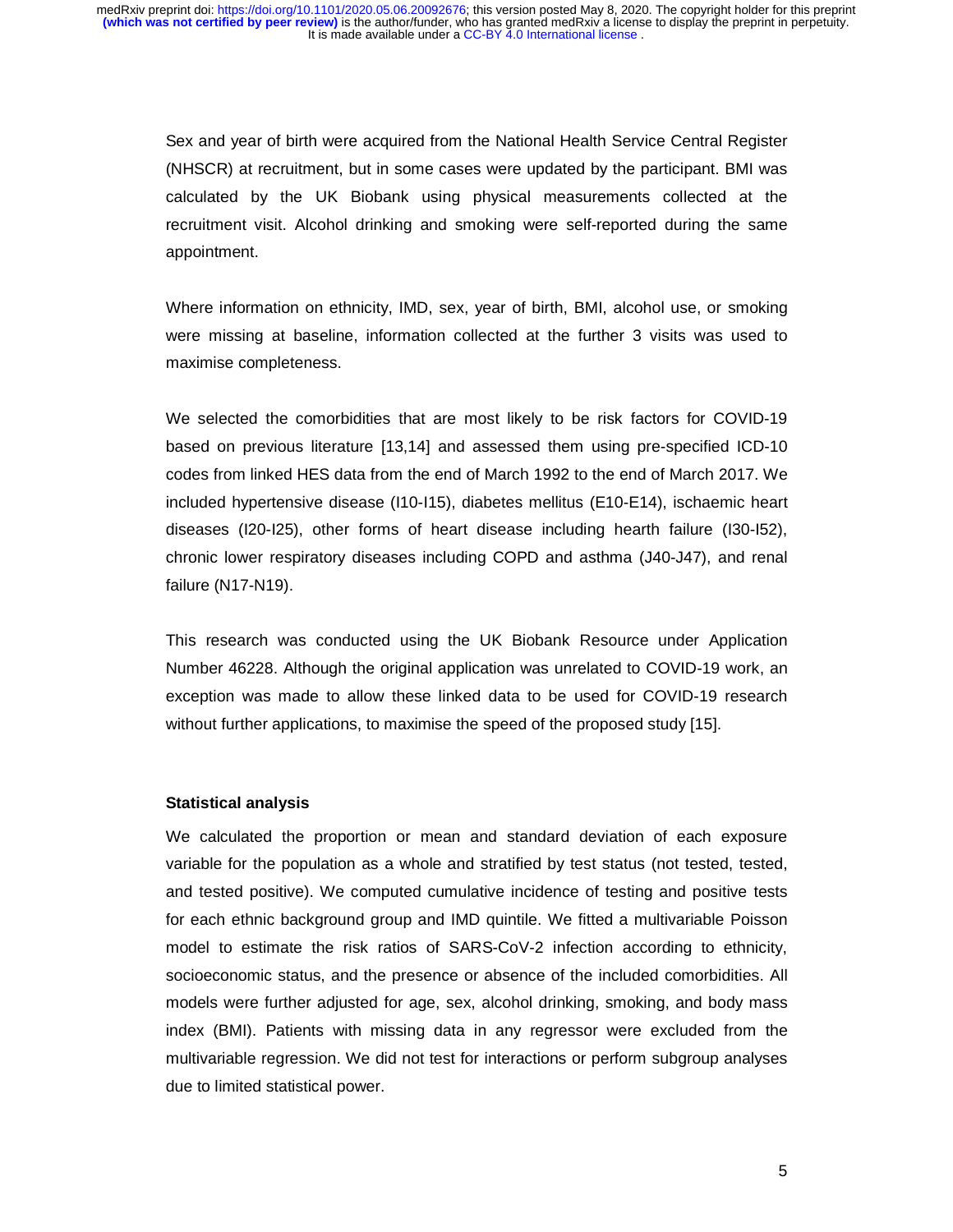Data management was performed in Python 3.7.6.[16] All analyses were performed in STATA version 15.1.[17]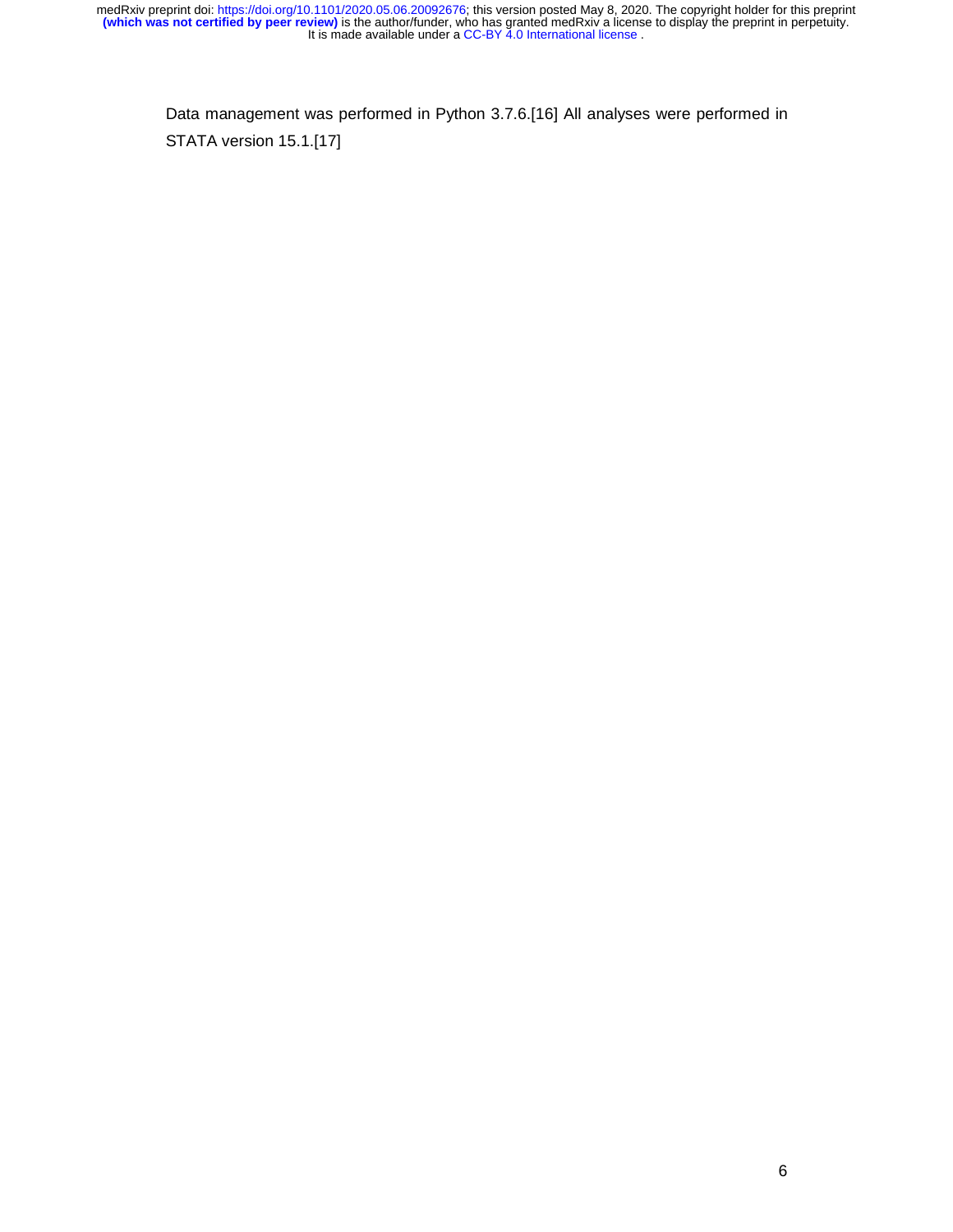# **Results**

After excluding 69,773 people due to country of residence, 17,151 due to death, and 13 due to opt outs, we included 415,582 UK Biobank participants in our sample. Of these, 1,416 (0.34%) had been tested and 651 (0.16%) had tested positive for COVID-19 infection by 14 April 2020. Detailed baseline characteristics of all participants and stratified by COVID-19 testing and infection status are reported in Table 1.

Tested and COVID-19 infected participants were older and had a higher proportion of men than non-tested participants. Mean (standard deviation (SD)) BMI was higher among tested (28.7 (5.7) kg/m2) and COVID-19 infected (29.2 (5.5)) participants than non-tested participants (27.4 (4.8)). Almost twice the proportion of tested (21.5%) and infected (23.6%) participants lived in the most deprived areas than non-tested participants (12.3%). Similarly, participants infected with COVID-19 had a higher prevalence of comorbidity than non-tested participants, including hypertension (38.6% infected vs 22.4% non-tested), diabetes (16.1% vs 5.9%), ischaemic heart disease (15.7% vs 8.1%), other cardiopathies (17.5% vs 7.7%), chronic respiratory disease (17.5% vs 9.4%), and renal failure (9.9% vs 2.5%).

**Table 1. Sociodemographic information and self-reported history of illness of UK Biobank participants, stratified by COVID-19 testing status. Values are percentages for categorical variables and mean (SD) for body mass index (BMI).** 

|                | Total         | Not tested    | <b>Tested</b> | <b>Tested</b> |
|----------------|---------------|---------------|---------------|---------------|
|                |               |               |               | positive      |
|                | $N = 415,582$ | $N = 414,166$ | $N = 1,416$   | $N = 651$     |
| Age categories |               |               |               |               |
| 49 54          | 6.00%         | 6.10%         | 5.90%         | 5.80%         |
| 55-59          | 12.80%        | 12.80%        | 13.20%        | 14.90%        |
| 60-64          | 14.60%        | 14.60%        | 11.30%        | 10.80%        |
| 65 69          | 16.90%        | 16.90%        | 12.60%        | 13.10%        |
| 70 74          | 23.50%        | 23.50%        | 20.10%        | 19.50%        |
| 75 79          | 20.10%        | 20.00%        | 26.30%        | 25.00%        |
| 80-86          | 6.10%         | 6.10%         | 10.70%        | 10.90%        |
| Missing        | 0%            | 0%            | 0%            | 0%            |
| Sex            |               |               |               |               |
| Female         | 55.00%        | 55.00%        | 46.70%        | 43.60%        |
| Male           | 45.00%        | 45.00%        | 53.30%        | 56 40%        |
| Missing        | 0%            | 0%            | 0%            | 0%            |
| Alcohol use    |               |               |               |               |
| Never          | 4 4 0 %       | 440%          | 5.80%         | 6.10%         |
| Previous       | 3.40%         | 3.40%         | 5.60%         | 6.00%         |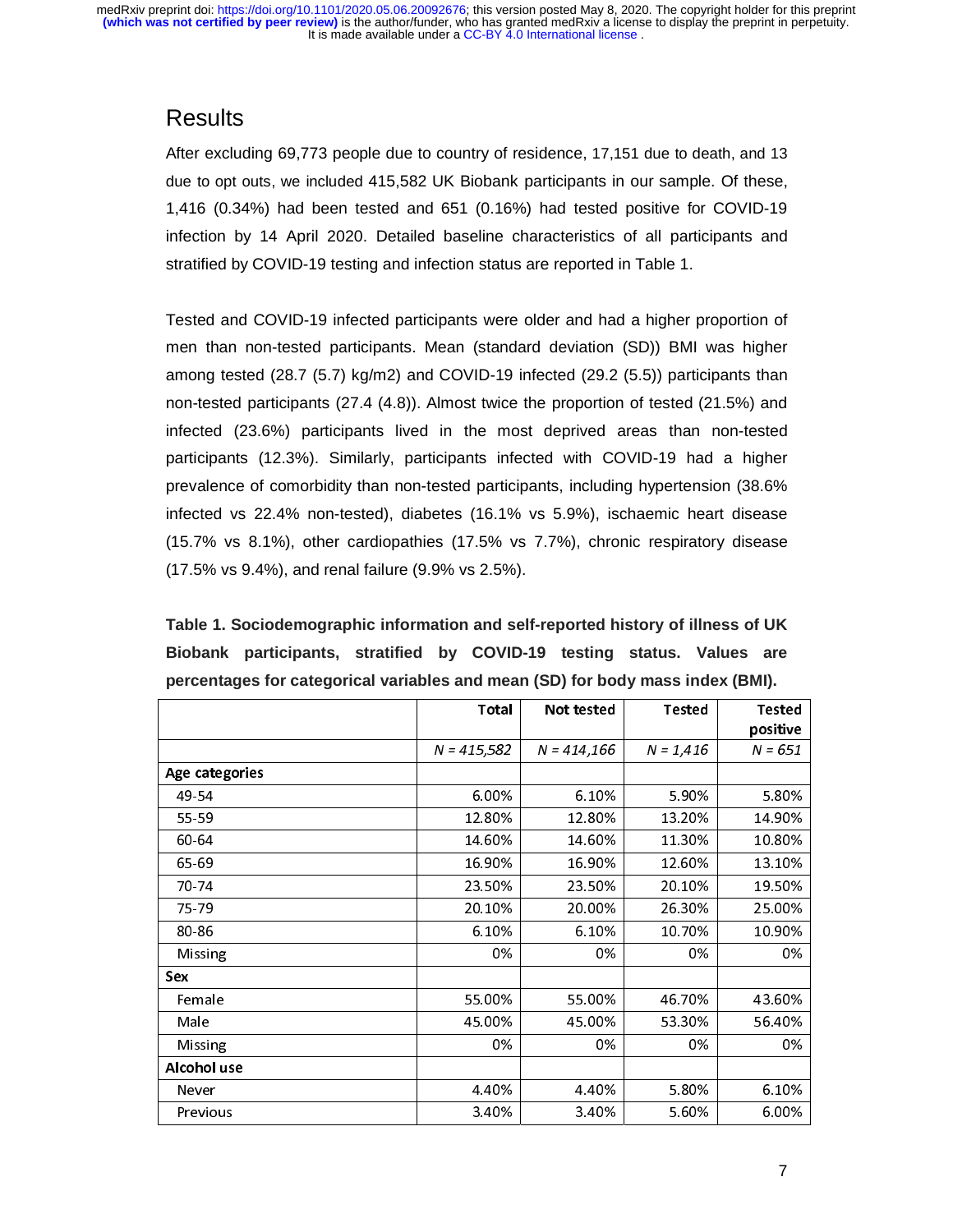| Current                                       | 91.80%    | 91.80%    | 88.10%    | 87.30%    |
|-----------------------------------------------|-----------|-----------|-----------|-----------|
| Prefer not to answer                          | 0.10%     | 0.10%     | 0.20%     | 0.10%     |
| Missing                                       | 0.20%     | 0.20%     | 0.20%     | 0.50%     |
| Smoking                                       |           |           |           |           |
| Never                                         | 55.20%    | 55 10%    | 45.10%    | 45.80%    |
| Previous                                      | 34.10%    | 34.40%    | 40.00%    | 42.20%    |
| Current                                       | 9.90%     | 9.90%     | 14.10%    | 10.60%    |
| Prefer not to answer                          | 0.40%     | 0.40%     | 0.60%     | 0.90%     |
| Missing                                       | 0.20%     | 0.20%     | 0.20%     | 0.50%     |
| BMI (mean (SD))                               | 27.4(4.8) | 27.4(4.8) | 28.7(5.7) | 29.2(5.5) |
| Missing                                       | 0.57%     | 0.56%     | 1.70%     | 1.49%     |
| Index of multiple deprivation (IMD)           |           |           |           |           |
| quintiles                                     |           |           |           |           |
| 1 (most affluent)                             | 29.60%    | 29.60%    | 22.30%    | 20.00%    |
| $\overline{2}$                                | 23.80%    | 23.90%    | 17.70%    | 15.50%    |
| 3                                             | 17.90%    | 17.90%    | 18.60%    | 19.80%    |
| $\overline{4}$                                | 15.70%    | 15.70%    | 19.10%    | 20.40%    |
| 5 (most deprived)                             | 13.00%    | 13.00%    | 22.40%    | 24.30%    |
| Missing                                       | 0%        | 0%        | 0%        | 0%        |
| Comorbidities                                 |           |           |           |           |
| I10-I15 Hypertensive diseases                 | 22 4 7%   | 2241%     | 39.12%    | 38.56%    |
| E10-E14 Diabetes mellitus                     | 5.92%     | 5.89%     | 14.05%    | 16.13%    |
| 120-125 Ischaemic heart diseases              | 8.11%     | 8.08%     | 16.95%    | 15.67%    |
| 130-152 Other forms of heart<br>disease       | 7.78%     | 7.74%     | 18.79%    | 17.05%    |
| J40-J47 Chronic lower respiratory<br>diseases | 9.46%     | 9.43%     | 18.08%    | 17.51%    |
| N17-N19 Renal failure                         | 2.58%     | 2.55%     | 10.31%    | 9.68%     |

Table 2 reports the incidence of testing and testing positive for COVID-19 overall and for inpatient tests, stratified by ethnic background. Ethnicity was missing for 764 (0.20%) participants. There were clear differences in testing rates, with a higher incidence of tests among Black/Black British (0.89% (95% CI: 0.70%-1.14%)), other ethnic group (0.62% (0.42%-0.92%)), and Asian/Asian British (0.53% (040.%-0.70%)) participants than among Chinese (0.30% (0.11%-0.80%)), mixed (0.27% (0.13%- 0.57%)), and White (0.32% (0.31%-0.34%)) participants. Similar patterns were seen when only inpatient testing was considered.

There were also noticeable disparities in the incidence of COVID-19 infections according to ethnicity, again with the highest rates among Black/Black British participants (0.61% (0.46%-0.82%)) and the lowest rates among White participants (0.14% (0.13%-0.15%)). Again, similar patterns were observed when the analysis was restricted to inpatient diagnoses.

8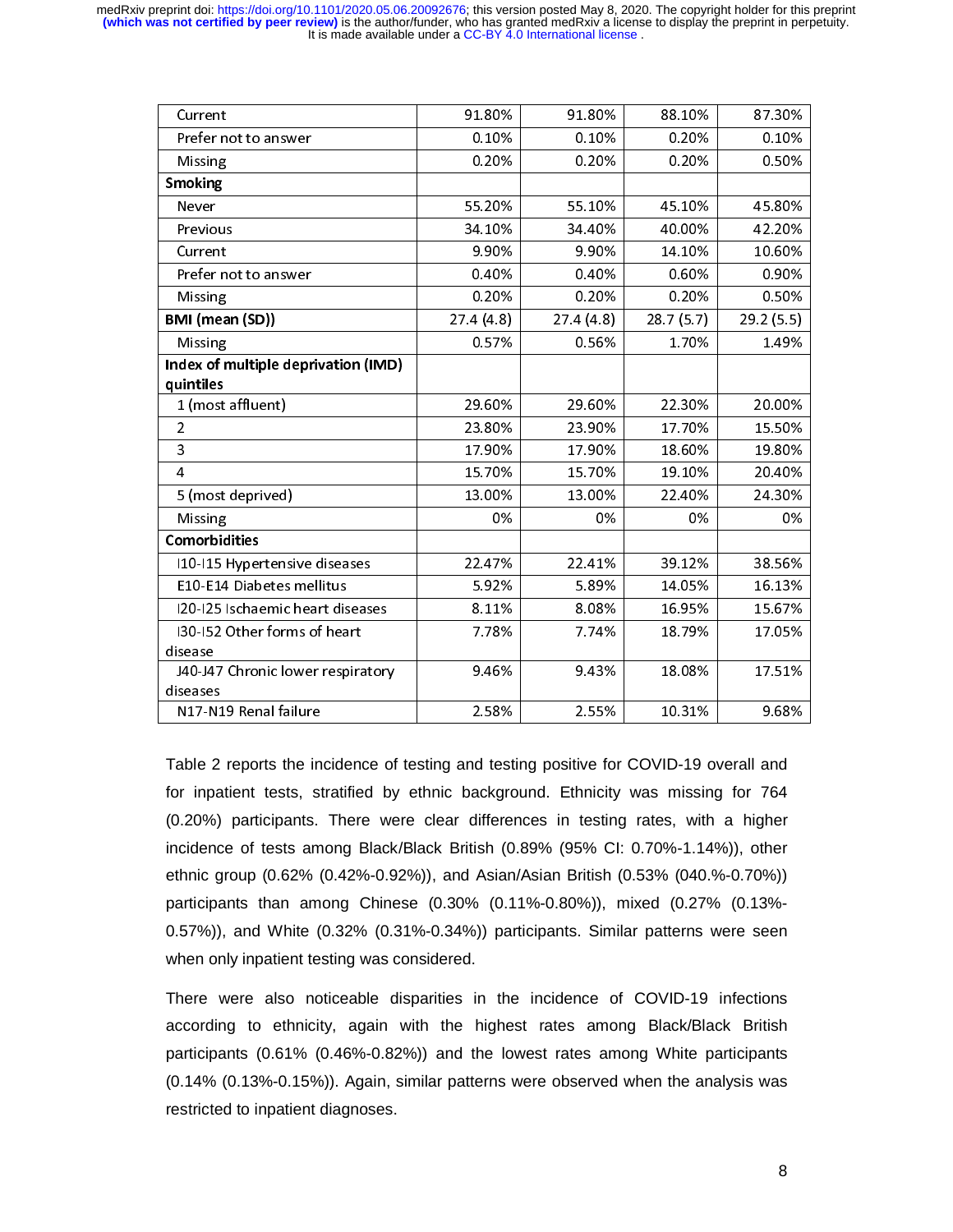It is made available under a CC-BY 4.0 International license. **(which was not certified by peer review)** is the author/funder, who has granted medRxiv a license to display the preprint in perpetuity. medRxiv preprint doi: [https://doi.org/10.1101/2020.05.06.20092676;](https://doi.org/10.1101/2020.05.06.20092676) this version posted May 8, 2020. The copyright holder for this preprint

Participants with any missing information were excluded from further analysis, excluding 2,815 (0.68%).

|                                                              | Tested                       |                   |                                |                   |
|--------------------------------------------------------------|------------------------------|-------------------|--------------------------------|-------------------|
|                                                              | All tests                    |                   | Inpatient tests                |                   |
|                                                              | Cumulative<br>incidence      | 95% CI            | <b>Cumulative</b><br>incidence | 95% CI            |
| Asian or Asian British                                       | 0.53%                        | 0.40% 0.70%       | 0.39%                          | 0.28% 0.55%       |
| <b>Black or Black British</b>                                | 0.89%                        | 0.70% 1.14%       | 0.57%                          | 0.42% 0.77%       |
| Chinese                                                      | 0.30%                        | $0.11\%$ 0.80%    | 0.30%                          | 0.11% 0.80%       |
| DK/NR                                                        | 0.44%                        | 0.21% 0.93%       | 0.38%                          | $0.17\% - 0.84\%$ |
| Mixed                                                        | 0.27%                        | 0.13% 0.57%       | 0.16%                          | $0.06\% - 0.41\%$ |
| Other ethnic group                                           | 0.62%                        | 0.42% 0.92%       | 0.35%                          | $0.21\% - 0.59\%$ |
| White                                                        | 0.32%                        | 0.31% 0.34%       | 0.25%                          | $0.23\% - 0.26\%$ |
|                                                              |                              |                   |                                |                   |
|                                                              |                              |                   | <b>Tested positive</b>         |                   |
|                                                              | All tests<br>Inpatient tests |                   |                                |                   |
|                                                              | Cumulative                   | 95% CI            | Cumulative                     | 95% CI            |
|                                                              | incidence                    |                   | incidence                      |                   |
| Asian or Asian British                                       | 0.32%                        | 0.23% 0.47%       | 0.27%                          | 0.18% 0.40%       |
| <b>Black or Black British</b>                                | 0.61%                        | $0.46\% - 0.82\%$ | 0.42%                          | $0.30\% - 0.60\%$ |
| Chinese                                                      | 0.30%                        | 0.11% 0.80%       | 0.30%                          | 0 11% 0 80%       |
| DK/NR                                                        | 0.19%                        | $0.06\% - 0.59\%$ | 0.19%                          | 0.06% 0.59%       |
| Mixed                                                        | 0.16%                        | $0.06\% - 0.41\%$ | 0.16%                          | $0.06\%$ 0.41%    |
| Other ethnic group                                           | 0.32%                        | $0.19\%$ 0.56%    | 0.27%                          | $0.15\% - 0.49\%$ |
| White                                                        | 0.14%                        | 0.13% 0.15%       | 0.12%                          | $0.11\% - 0.13\%$ |
| CI: confidence interval; DK/NR: Doesn't know or not reported |                              |                   |                                |                   |

**Table 2. Cumulative incidence (and 95% confidence interval) of those tested and tested positive for COVID-19 infection between 16 March 2020 and 14 April 2020, stratified by ethnic background and where the test was performed.** 

The observed differences were not attenuated after multivariable adjustment for age, sex, BMI, smoking, alcohol drinking, socioeconomic status, and comorbidity (Figure 1). Compared to White participants, Black/Black British participants had an adjusted relative risk (95% CI) for COVID-19 infection of 3.30 (2.39-4.55), other ethnic groups a risk of 1.93 (1.08-3.45), Asian/Asian British participants a risk of 2.04 (1.36-3.07), and Chinese participants a risk of 3.00 (1.11-8.06). Participants with mixed ethnicity (1.07 (0.40-2.86)) did not differ from White participants.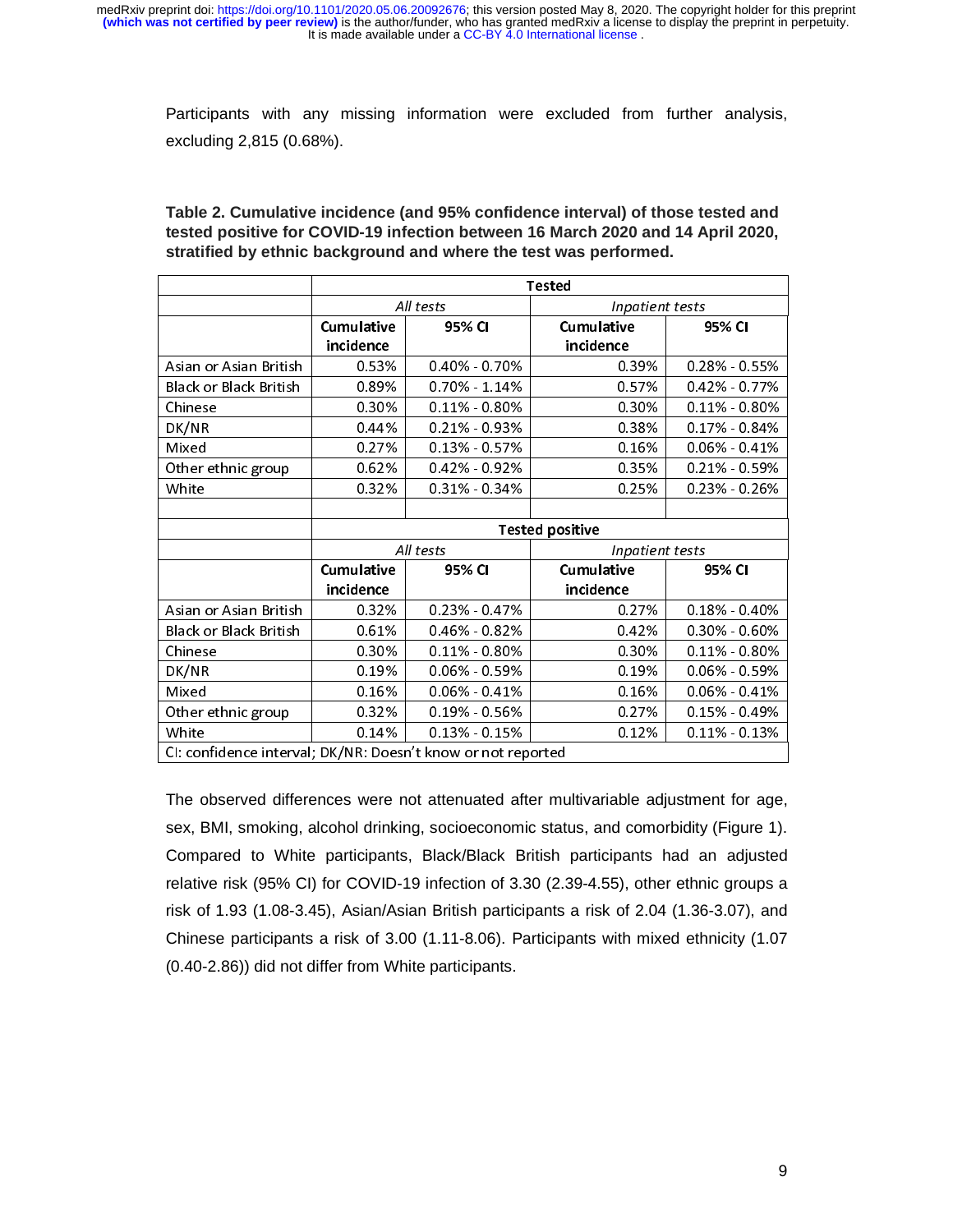Multivariable analysis showed that socioeconomic deprivation and comorbidity were independently associated with an increased risk of COVID-19 infection (Figure 2). Using the first IMD quintile (least deprived) as the reference group, the adjusted relative risk of infection increased monotonically with IMD quintile, reaching almost double the risk in the fifth, most deprived quintile (relative risk: 1.93 (95% CI: 1.08- 3.45). All of the tested comorbidities except history of ischaemic heart disease were independently associated with an increased risk of COVID-19 infection (history of hypertension, non-ischaemic heart disease, chronic respiratory disease, and renal impairment).

High body weight was also independently associated with COVID-19 infection risk, with an adjusted relative risk of 1.04 (1.02-1.05) per kg/m<sup>2</sup> increase in BMI. We did not find an association with self-reported alcohol drinking or smoking status (data not shown).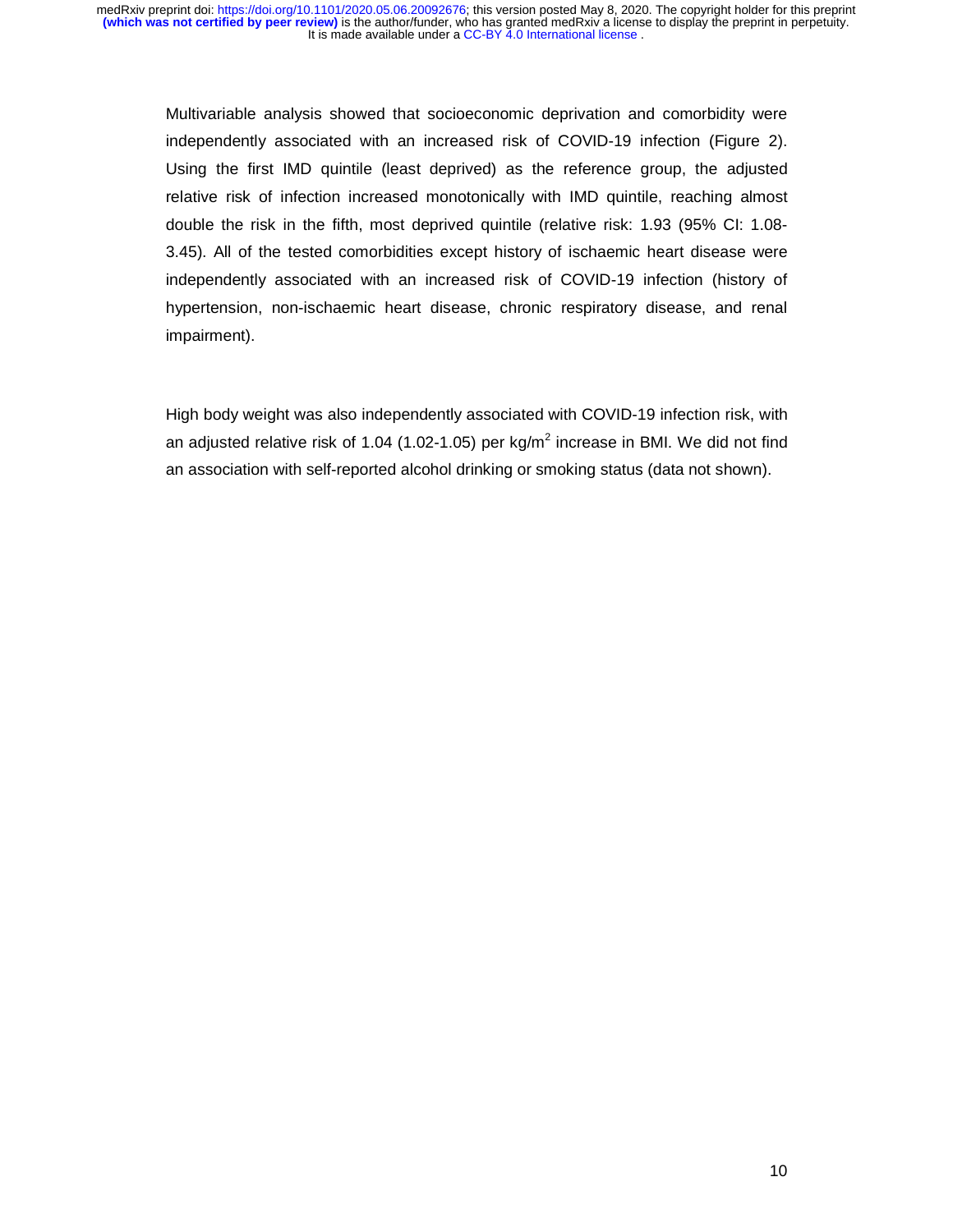# **Discussion**

To our knowledge, this is the first study of the association between sociodemographics, ethnicity, and COVID-19 infection risk in the UK. In a cohort of over 415,000 participants, BAME communities appeared to be at higher risk of COVID-19 infection. Asian/Asian British and 'other' ethnic group participants had approximately double the risk of White participants, while Chinese and Black/Black British participants had more than triple the risk. This association was independent of sex, age, BMI, lifestyle risk factors, socioeconomic status, and comorbidity.

Despite a number of initial reports declaring differences in genetic predisposition to COVID-19 according to ethnicity, this difference has been disproved more recently as the virus has spread globally and people of all ethnic groups have been affected. [18] Data from previous pandemics, like the 2009-2010 H1N1 influenza, suggest that differences in preventive behaviours might explain the discrepancy in the spread of airborne viral infections across different ethnic groups.[19] As uncertainty remains as to the mechanisms behind the observed increase in risk of COVID-19 infection and mortality among BAME groups, recent reports have called for a National Commission on COVID-19 Racial and Ethnic Health Disparities in the US. [20] Similar requests have been made by a number of bodies to the UK government.[3]

The observed association between socioeconomic deprivation and the risk of COVID-19 infection is also novel. A clear "dose-response" effect was seen, with those living in the third, fourth, and fifth most deprived areas of the country having a 58%, 63%, and approximately 100% greater risk of contracting COVID-19, compared with those in the least deprived areas of the country. Similar associations have been reported for other pandemics in the UK.[21]

We can only speculate on the mechanisms underlying the observed association between socioeconomic status and COVID-19 risk. Income and employment deprivation, which are major contributors to the IMD, may limit people's ability to make informed, free choices about self-protection. People with low or less stable income might be forced to choose jobs with higher intrinsic risk of contagion. Barriers to housing and services can lead to overcrowded households and environments, where transmission is more likely to occur and suggested self-isolation procedures are impossible to follow. People in more deprived areas may have less access to healthcare, and worse healthcare resource availability has been shown to lead to an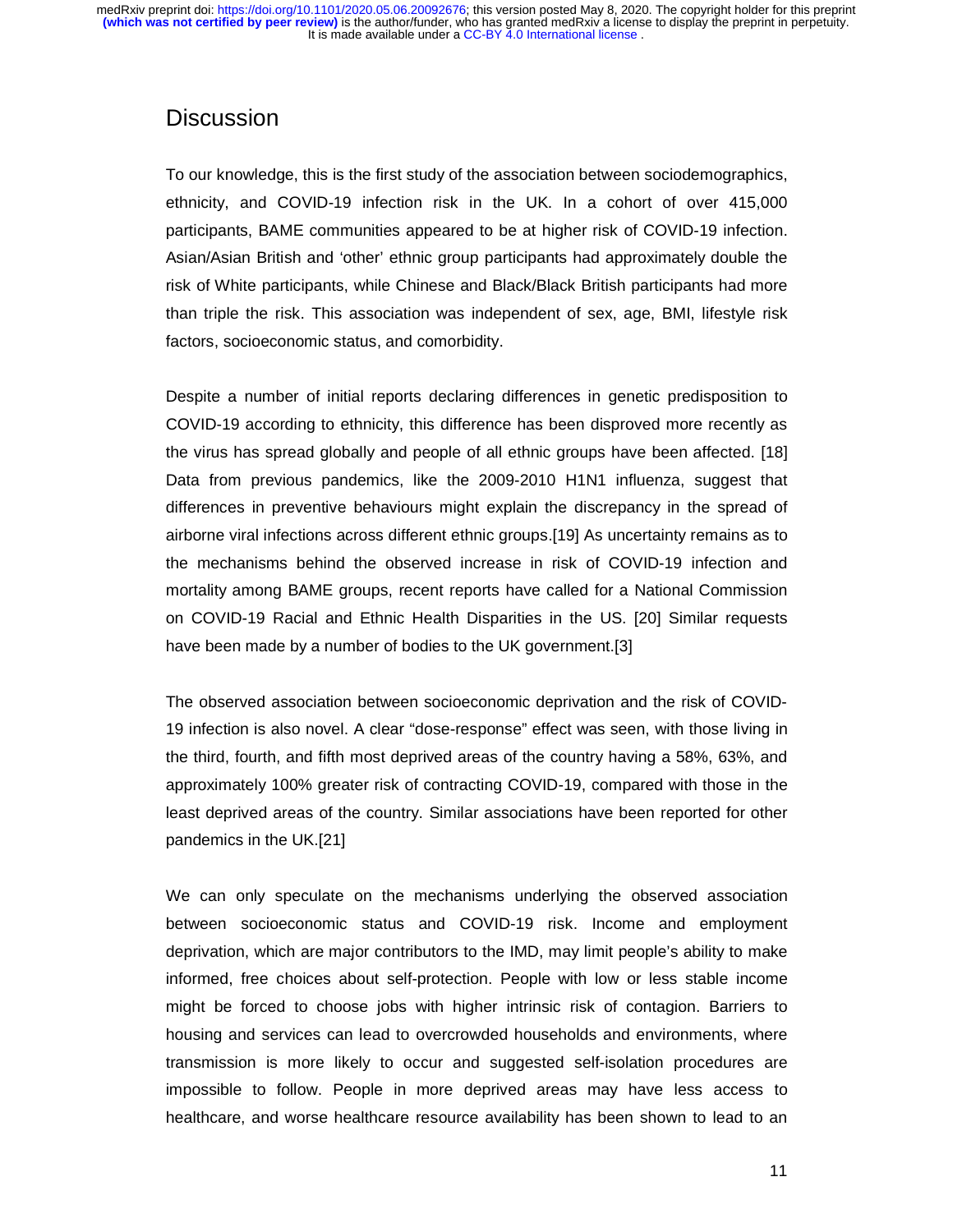increase in COVID-19 mortality. [22] Research on the social determinants of COVID-19 is urgently needed.

Our study confirms previous findings on common comorbidities associated with COVID-19, including hypertension, diabetes, overweight/obesity, heart disease, chronic respiratory disease, and renal impairment. In a recent study of 5,700 participants, [13] the most common comorbidities observed among people admitted with COVID-19 to 12 hospitals in New York City were hypertension (56.6%), obesity (41.7%), and diabetes (33.8%). Similar findings have been reported elsewhere. [14]

Our study has several limitations. We did not have data on region of residence. According to ONS, [1] there are geographic differences in mortality attributable to COVID-19 in the UK, with the highest rates currently in London and the West Midlands. Heterogeneous distribution of ethnic groups and socioeconomic status across the country could partially explain the observed effect.

Misclassification of COVID-19 infection due to differential testing across ethnic or socioeconomic strata may have affected the accuracy of our results. However, our data were collected when only severe cases were tested, and our findings were similar when restricted to inpatient testing, suggesting that even with these potential misclassifications, the observed associations remain clinically relevant. There was also potential for misclassification of comorbidity. However, we used linked electronic medical records to minimise recall bias and collect the most recent comorbidities.

The observational nature of this study makes the results susceptible to confounding and prevents us from inferring causality. We also lacked power to explore interactions or perform stratified analyses between the studied socioeconomic factors. There is a need to further explore the synergistic effects between these and with other health determinants on COVID-19 risk.

This study also has strengths, particularly surrounding the data used. We used a large sample with little missing data, links to hospital data, and self-reported information, which is considered a reliable source for ethnicity.[23] We also had very reliable information on COVID-19 diagnoses, based on linked official data on PCR tests. This dataset helped to create a clear picture of how ethnicity and deprivation affect COVID-19 risk. As the UK Biobank is not a representative sample of the UK population,[12] absolute risks should be interpreted carefully. However, the adjusted relative risks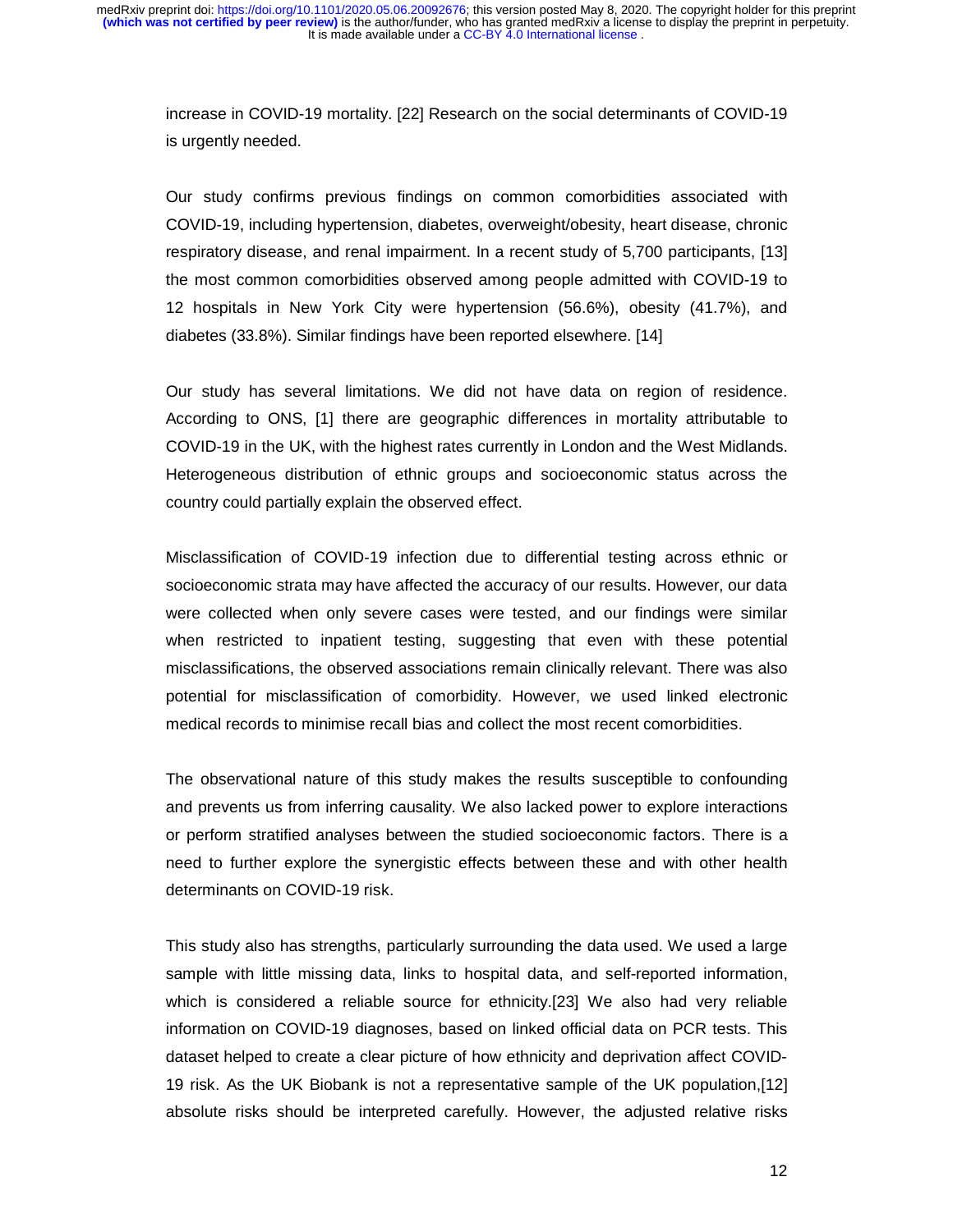shown here provide an unambiguous signal of the disparities in COVID-19 incidence across the UK.

In conclusion, we found a strong association between ethnicity and the risk of COVID-19 infection in the UK, independent of other sociodemographic factors and comorbidity. In addition, socioeconomic deprivation and common chronic conditions (hypertension, obesity, diabetes, chronic respiratory disease, heart failure, and renal failure) were independently related to an increased risk of COVID-19 disease. Public health strategies to control the current pandemic should take these factors into account to best mitigate the spread of disease and mortality related to COVID-19 infection.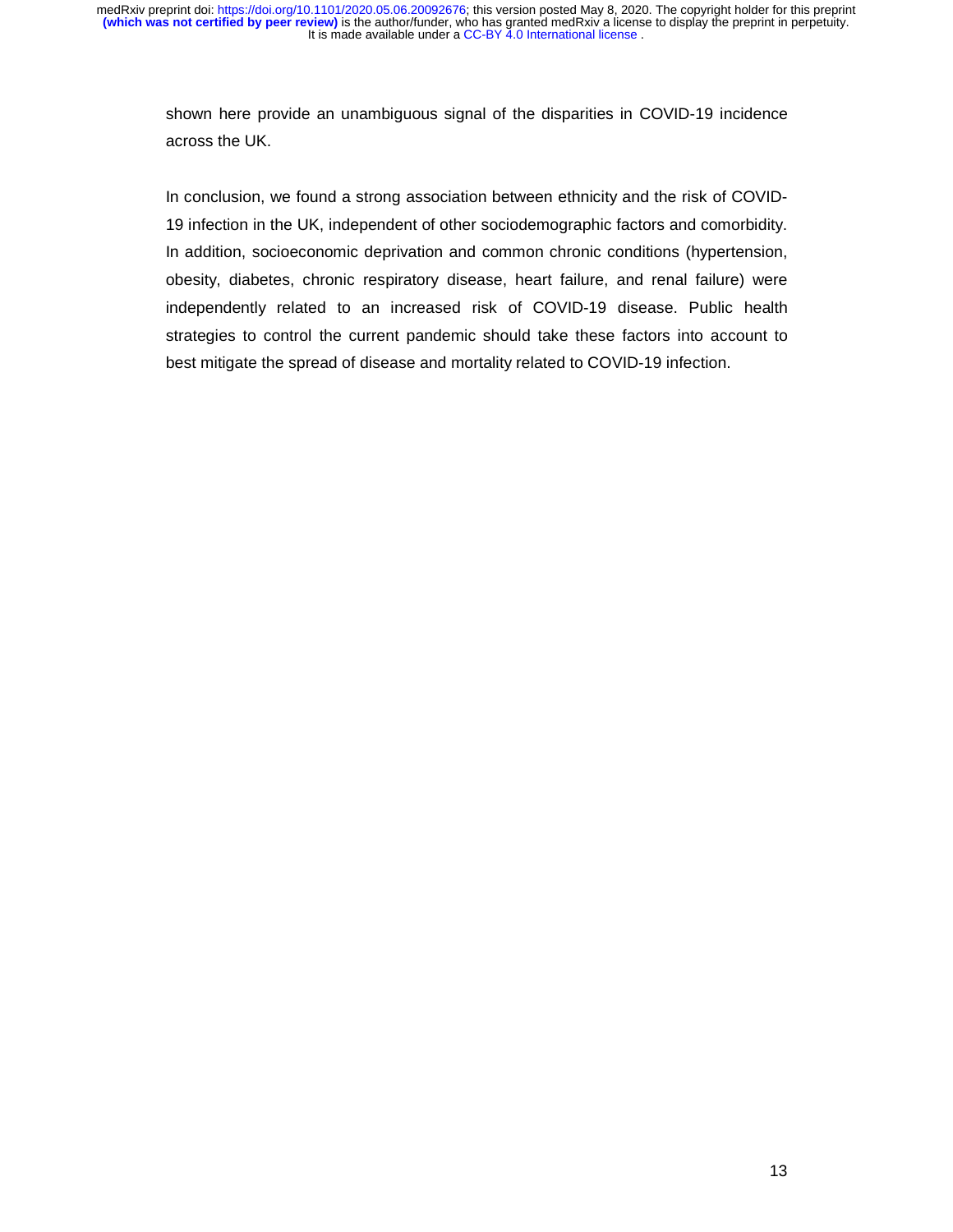#### **Competing interest statement**

All authors have completed the ICMJE uniform disclosure form at www.icmje.org/coi\_disclosure.pdf and declare: Dr Prieto-Alhambra reports grants and other from AMGEN; grants, non-financial support and other from UCB Biopharma; grants from Les Laboratoires Servier, outside the submitted work; and Janssen, on behalf of IMI-funded EHDEN and EMIF consortiums, and Synapse Management Partners have supported training programmes organised by DPA's department and open for external participants. Mr Prats-Uribe reports grants from Fundación Alfonso Martin Escudero and the Medical Research Council. No other relationships or activities that could appear to have influenced the submitted work. Dr Paredes has received grant support and has participated in advisory meetings from Gilead Sciences, Merck-Sharpe & Dohme and ViiV Healthcare, always for topics not related with the current work.

## **Transparency declaration**

The lead author affirm that the manuscript is an honest, accurate, and transparent account of the study being reported; that no important aspects of the study have been omitted; and that any discrepancies from the study as planned have been explained.

# **Ethical approval**

The National Health Service's National Research Ethics Service approved the collection and use of UK Biobank data.

## **Funding and study sponsors**

The research was partially supported by the National Institute for Health Research (NIHR) Oxford Biomedical Research Centre (BRC). DPA is funded through an NIHR Senior Research Fellowship (Grant number SRF-2018-11-ST2-004). The views expressed in this publication are those of the author(s) and not necessarily those of the NHS, the National Institute for Health Research, or the Department of Health. APU is supported by Fundacion Alfonso Martin Escudero and the Medical Research Council (grant numbers MR/K501256/1, MR/N013468/1)

# **Acknowledgements**

The authors acknowledge English language editing by Dr Jennifer A de Beyer of the Centre for Statistics in Medicine, University of Oxford.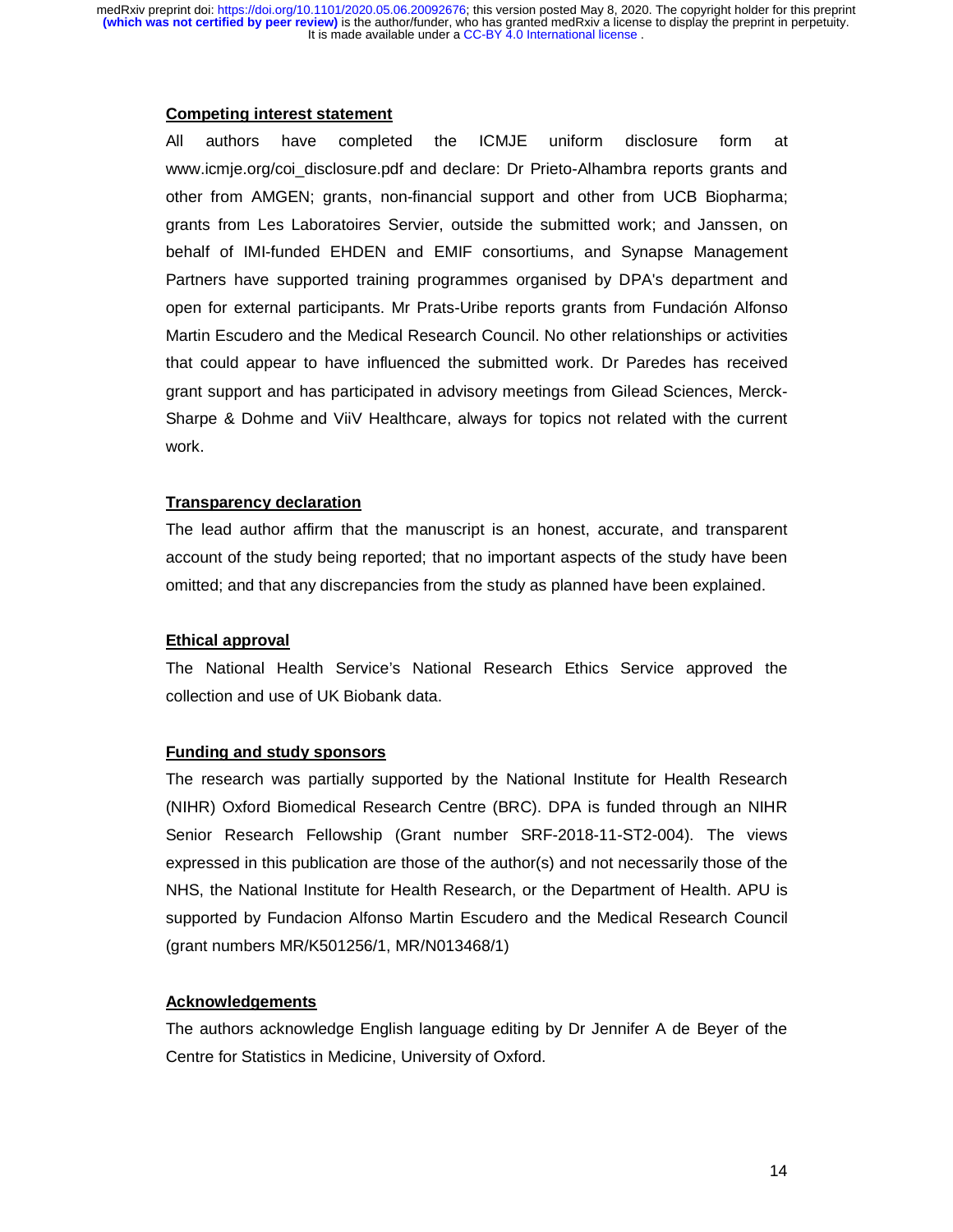### **Contributorship statement**

All authors contributed to the design of the study and interpretation of the results, and reviewed the manuscript. AP-U had access to the data, performed the statistical analysis, and acted as guarantor. AP-U, RP and DP-A wrote the first draft of the manuscript. DP-A is the senior author. The corresponding author attests that all listed authors meet authorship criteria and that no others meeting the criteria have been omitted.

## **PPI statement**

Patients and participants were and are involved in the UK Biobank study itself. No patients were involved in setting the research question or the outcome measures. Patients were not invited to comment on the study design and were not consulted to develop patient-relevant outcomes or interpret the results. Patients were not invited to contribute to the writing or editing of this document for readability or accuracy.

### **Data sharing statement**

Data can be accessed by application to UK Biobank (www.ukbiobank.ac.uk/registerapply). UK Biobank was established as a resource to allow scientists to carry out research into a wide range of diseases. The resource is available for researchers to use without preferential or exclusive access and all researchers, academic and commercial, are subject to the same application criteria, approval procedures and follow-up process.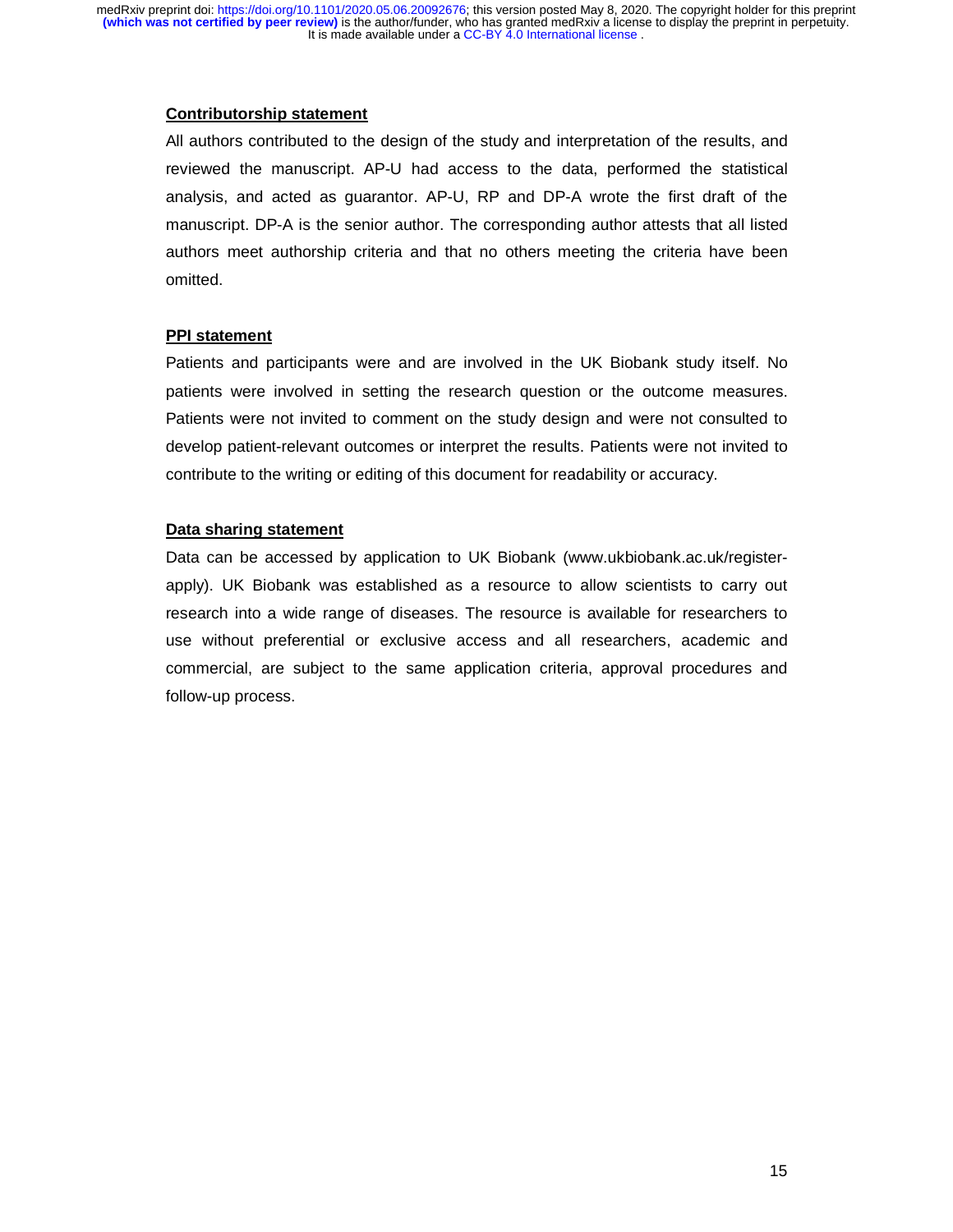# References

1 Deaths registered weekly in England and Wales, provisional - Office for National Statistics.

https://www.ons.gov.uk/peoplepopulationandcommunity/birthsdeathsandmarriag es/deaths/bulletins/deathsregisteredweeklyinenglandandwalesprovisional/weeke nding10april2020 (accessed 25 Apr 2020).

- 2 Grasselli G, Zangrillo A, Zanella A, *et al.* Baseline Characteristics and Outcomes of 1591 Patients Infected With SARS-CoV-2 Admitted to ICUs of the Lombardy Region, Italy. *JAMA* Published Online First: 6 April 2020. doi:10.1001/jama.2020.5394
- 3 Review into COVID-19 impact on BAME communities must be backed by realtime data and include measures to address problem now, says BMA. https://www.bma.org.uk/news-and-opinion/review-into-covid-19-impact-on-bamecommunities-must-be-backed-by-real-time-data-and-include-measures-toaddress-problem-now-says-bma (accessed 25 Apr 2020).
- 4 Bendavid E, Mulaney B, Sood N, *et al.* COVID-19 Antibody Seroprevalence in Santa Clara County, California. *medRxiv* 2020;:2020.04.14.20062463. doi:10.1101/2020.04.14.20062463
- 5 Paranjpe I, Russak A, Freitas JK De, *et al.* Clinical Characteristics of Hospitalized Covid-19 Patients in New York City. *medRxiv* 2020;:2020.04.19.20062117. doi:10.1101/2020.04.19.20062117
- 6 Whittle RS, Diaz-Artiles A. An ecological study of socioeconomic predictors in detection of COVID-19 cases across neighborhoods in New York City. *medRxiv* 2020;:2020.04.17.20069823. doi:10.1101/2020.04.17.20069823
- 7 Rubin SJS, Falkson SR, Degner N, *et al.* Clinical characteristics associated with COVID-19 severity in California. *J Clin Transl Sci* 2020;:1–9. doi:10.1017/cts.2020.40
- 8 DeCaprio D, Gartner JA, Burgess T, *et al.* Building a COVID-19 Vulnerability Index. *medRxiv* 2020;:2020.03.16.20036723. doi:10.1101/2020.03.16.20036723
- 9 Caramelo F, Ferreira N, Oliveiros B. Estimation of risk factors for COVID-19 mortality - preliminary results. *medRxiv* 2020;**19**:2020.02.24.20027268. doi:10.1101/2020.02.24.20027268
- 10 Sudlow C, Gallacher J, Allen N, *et al.* UK Biobank: An Open Access Resource for Identifying the Causes of a Wide Range of Complex Diseases of Middle and Old Age. *PLOS Med* 2015;**12**:e1001779. doi:10.1371/journal.pmed.1001779
- 11 Collins R. What makes UK Biobank special? Lancet. 2012;**379**:1173–4. doi:10.1016/S0140-6736(12)60404-8
- 12 Fry A, Littlejohns TJ, Sudlow C, *et al.* Comparison of Sociodemographic and Health-Related Characteristics of UK Biobank Participants with Those of the General Population. *Am J Epidemiol* 2017;**186**:1026–34. doi:10.1093/aje/kwx246
- 13 Richardson S, Hirsch JS, Narasimhan M, *et al.* Presenting Characteristics, Comorbidities, and Outcomes Among 5700 Patients Hospitalized With COVID-19 in the New York City Area. *JAMA* Published Online First: 22 April 2020. doi:10.1001/jama.2020.6775
- 14 Guan W, Ni Z, Hu Y, *et al.* Clinical Characteristics of Coronavirus Disease 2019 in China. *N Engl J Med* Published Online First: 28 February 2020. doi:10.1056/nejmoa2002032
- 15 UK Biobank-COVID-19 Data Release FAQs April 2020. 2020.
- 16 Python Software Foundation. Python 3.7.6. Jul 17, 2019. 2019.
- 17 Statacorp. *StataCorp.* 2017.
- 18 Column: Let's stop the spread of the myth black people are immune to the coronavirus - Chicago Tribune.

https://www.chicagotribune.com/columns/dahleen-glanton/ct-dahleen-glanton-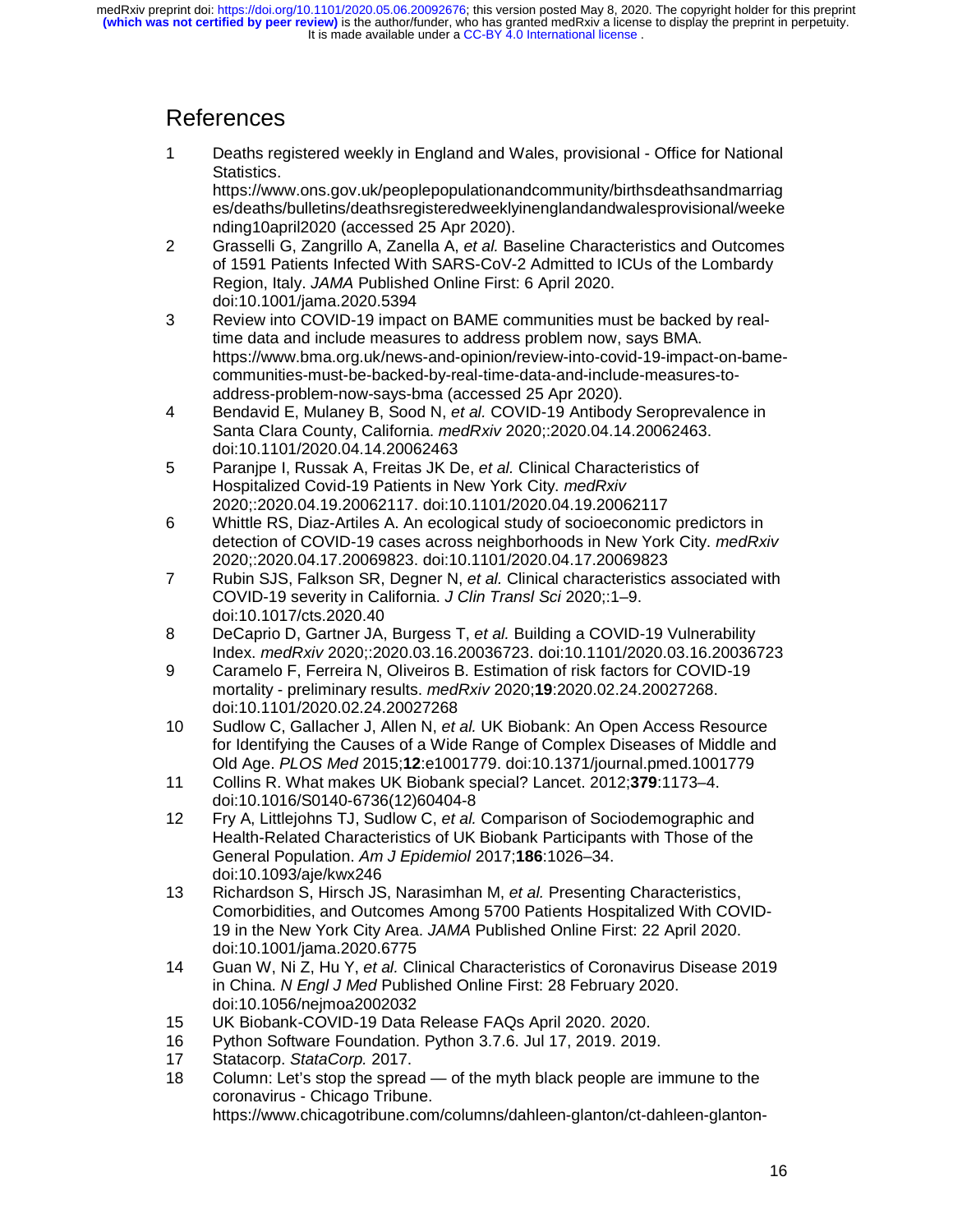It is made available under a CC-BY 4.0 International license. **(which was not certified by peer review)** is the author/funder, who has granted medRxiv a license to display the preprint in perpetuity. medRxiv preprint doi: [https://doi.org/10.1101/2020.05.06.20092676;](https://doi.org/10.1101/2020.05.06.20092676) this version posted May 8, 2020. The copyright holder for this preprint

> coronavirus-black-immunity-myth-idris-elba-20200319- 5auoqjzrmbcsphitbhpocth3qa-story.html (accessed 25 Apr 2020).

- 19 Steelfisher GK, Blendon RJ, Kang M, *et al.* Adoption of preventive behaviors in response to the 2009 H1N1 influenza pandemic: A multiethnic perspective. *Influenza Other Respi Viruses* 2015;**9**:131–42. doi:10.1111/irv.12306
- 20 Laurencin CT, McClinton A. The COVID-19 Pandemic: a Call to Action to Identify and Address Racial and Ethnic Disparities. *J racial Ethn Heal disparities* Published Online First: 18 April 2020. doi:10.1007/s40615-020-00756-0
- 21 Balasegaram S, Ogilvie F, Glasswell A, *et al.* Patterns of early transmission of pandemic influenza in London - link with deprivation. *Influenza Other Respi Viruses* 2012;**6**. doi:10.1111/j.1750-2659.2011.00327.x
- 22 Ji Y, Ma Z, Peppelenbosch MP, *et al.* Potential association between COVID-19 mortality and health-care resource availability. Lancet Glob. Heal. 2020;**8**:e480. doi:10.1016/S2214-109X(20)30068-1
- 23 Boehmer U, Kressin NR, Berlowitz DR, *et al.* Self-reported vs administrative race/ethnicity data and study results. *Am J Public Health* 2002;**92**:1471–3. doi:10.2105/AJPH.92.9.1471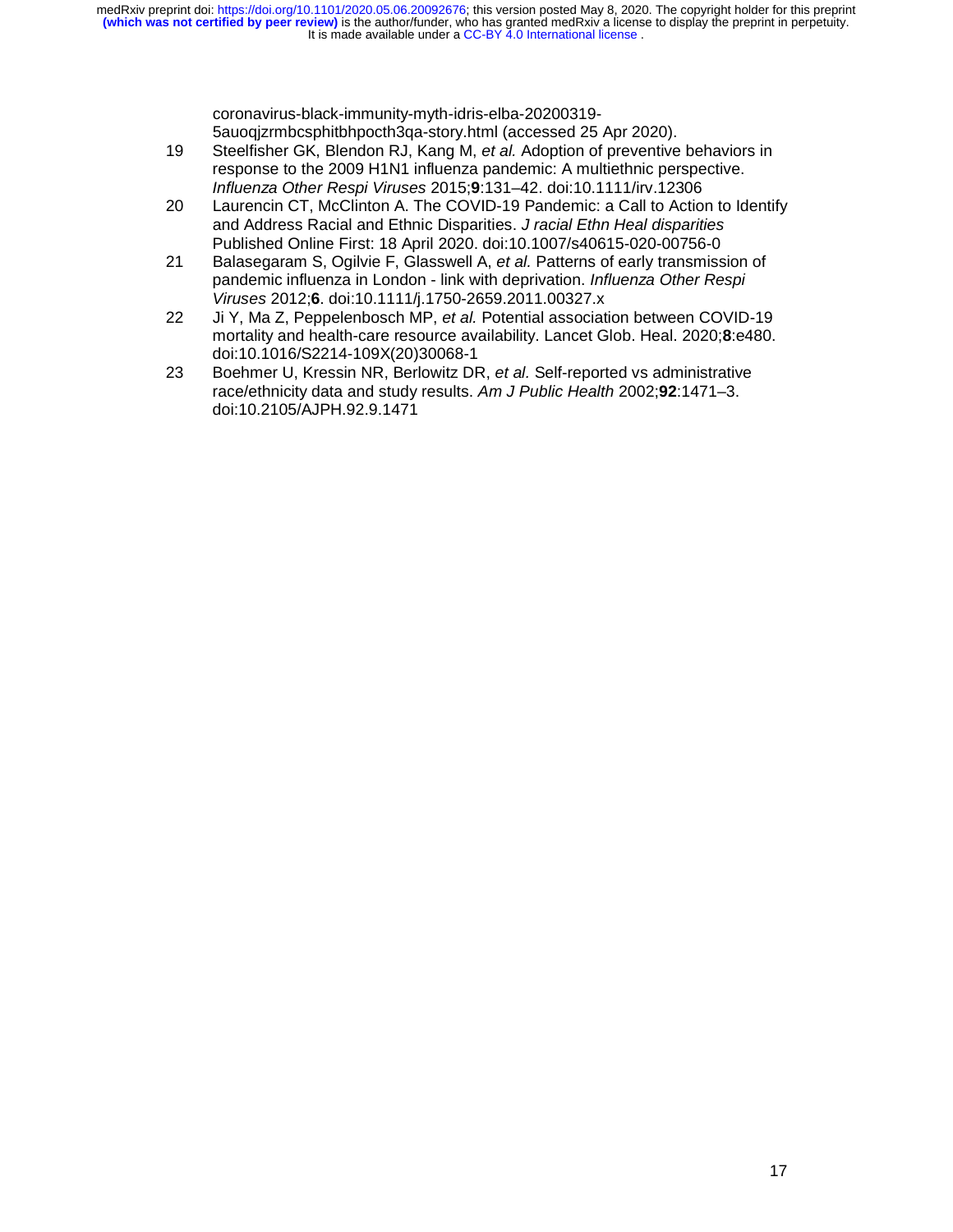# Figure Legends

**Figure 1. Adjusted relative risks of COVID-19 infection according to ethnicity** 

**Figure 2. Adjusted relative risks of COVID-19 infection according to socioeconomic status (Index of Multiple Deprivation (IMD) quintiles) and comorbidity**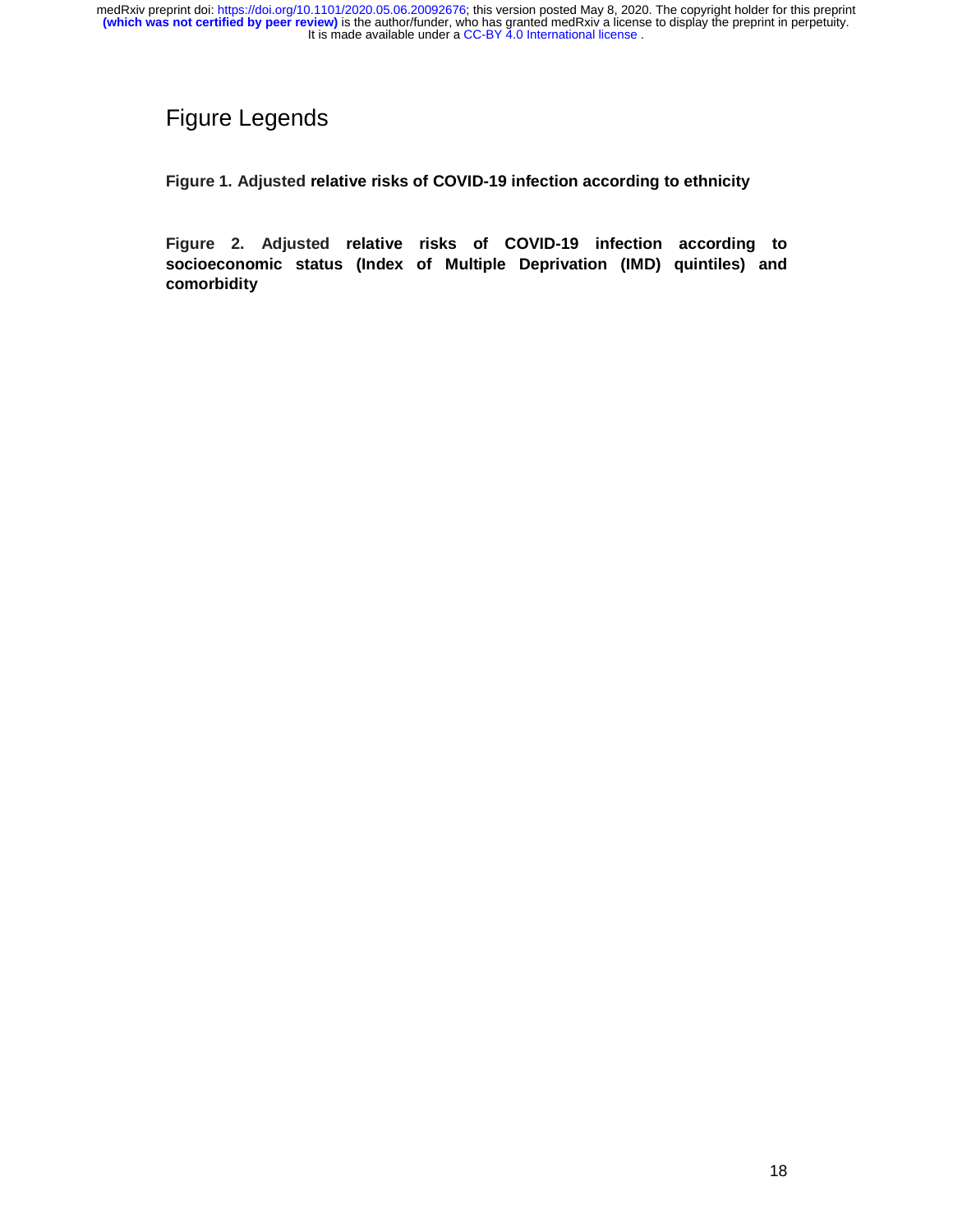| <b>Ethnicity</b>              | <b>RR (CI 95%)</b> |                                         |
|-------------------------------|--------------------|-----------------------------------------|
| Asian or Asian British        | $2.04(1.36-3.07)$  |                                         |
| <b>Black or Black British</b> | $3.30(2.39-4.55)$  |                                         |
| Chinese                       | $3.00(1.11-8.06)$  |                                         |
| Doesn't know or not reported  | $1.14(0.36-3.59)$  |                                         |
| <b>Mixed</b>                  | $1.07(0.40-2.86)$  |                                         |
| Other ethnic group            | 1.93 (1.08-3.45)   |                                         |
| White                         | <b>Ref</b>         |                                         |
|                               |                    | 7.00<br>0.71<br>1.41<br>1.0<br>2.0      |
|                               |                    | Risk Ratio of SARS-COV-19 Positive Test |